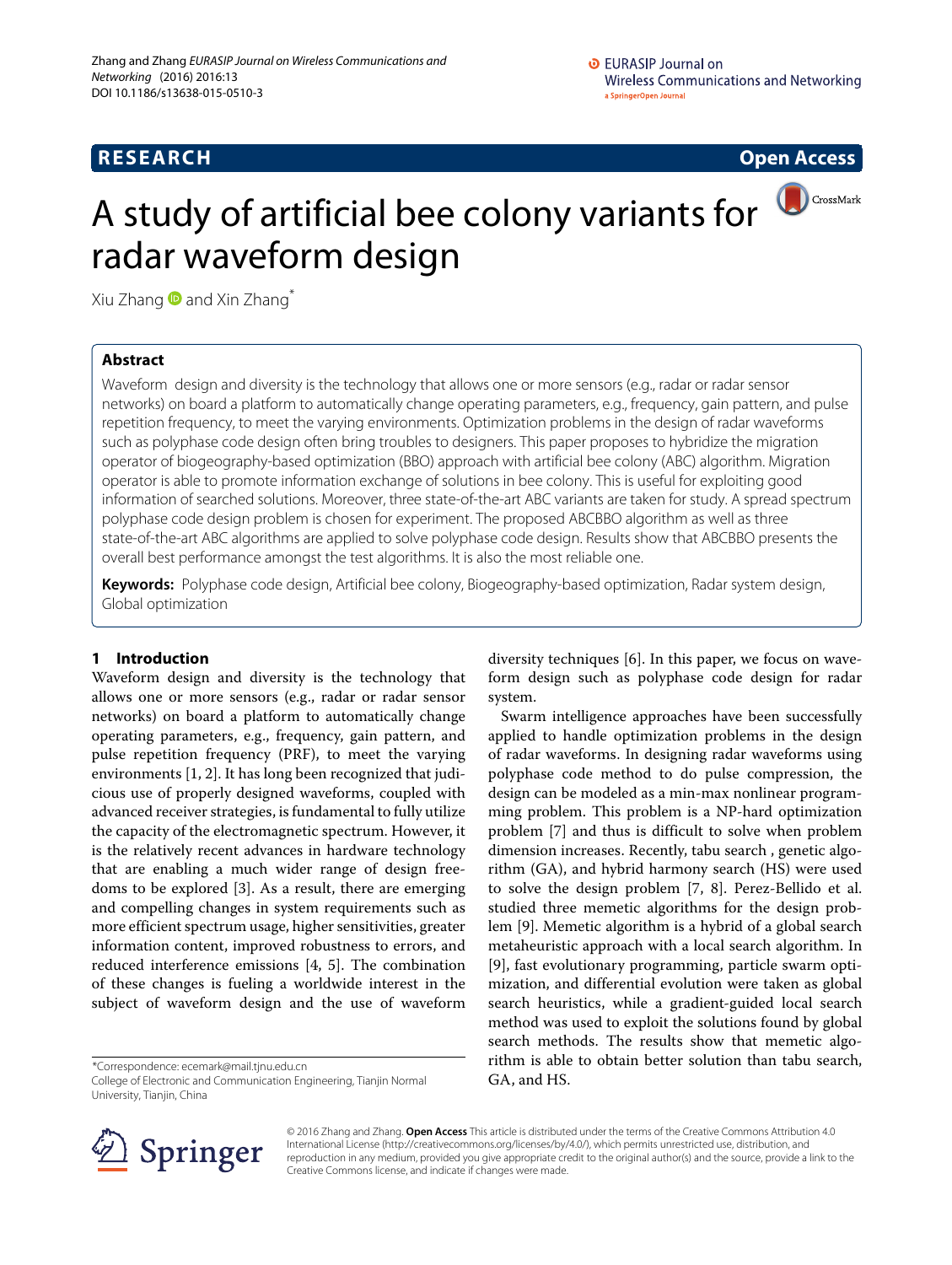The purpose of this paper is twofold. First, the paradigm of artificial bee colony (ABC) has drawn great attention since it was proposed in 2005. Based on ABC paradigm, a new algorithm is proposed by hybridizing ABC with biogeography-based optimization (BBO). Second, three state-of-the-art ABC variants are studied for dealing with radar system designs. Because the design problems are difficult to handle and effective algorithms are highly desirable, the study in this paper would shed new light on the application of swarm intelligence approaches in radar and solar system designs.

The paper is organized as follows. Section [2](#page-1-0) describes standard ABC algorithm and three state-of-the-art ABC variants. Section [3](#page-2-0) explains the proposed algorithm in detail. Experimental results are shown in Section [4,](#page-4-0) and Section [5](#page-5-9) gives the conclusion.

## <span id="page-1-0"></span>**2 Standard artificial bee colony and state-of-the-art variants**

Besides initialization, the main cycle in standard ABC algorithm contains three phases: employed bee phase, onlooker bee phase, and scout bee phase. Without loss of generality, let the optimization be a minimization throughout the paper.

*At the initialization phase,* a population of  $N_p$  solutions is randomly created within search space  $\Omega$ . Each solution in population is considered as a food source for honey bees. Each food source can attract honey bees to collect nectar and produce honey. The objective function value of a solution is alike the nectar amounts of a food source. After evaluating all initialized solutions, their fitness values are calculated as follows:

<span id="page-1-1"></span>
$$
fit(\mathbf{x}_i) = \begin{cases} \frac{1}{1+f(\mathbf{x}_i)}, & \text{if } f(\mathbf{x}_i) \ge 0\\ 1+|f(\mathbf{x}_i)|, & \text{otherwise} \end{cases}
$$
 (1)

where  $f(\mathbf{x}_i)$  is the function value of solution  $\mathbf{x}_i$ ,  $i =$  $1, 2, \dots, N_p$ . The fitness function in [\(1\)](#page-1-1) is a strictly decreasing one.

*Employed bee phase.* A swarm of  $N_p$  employed bees is sent out to search around each food source. Usually, one employed bee is assumed to search around one food source. Candidate solution **v***<sup>i</sup>* produced by *i*th employed bee is implemented as follows:

<span id="page-1-2"></span>
$$
v_{i,j} = \begin{cases} x_{i,j} + \varphi_{i,j}(x_{i,j} - x_{r1,j}), & \text{if } j = j1\\ x_{i,j}, & \text{otherwise} \end{cases}
$$
 (2)

where  $v_{i,j}$ ,  $x_{i,j}$  and  $x_{r1,j}$  denote the j<sup>th</sup> variable of  $\mathbf{v}_i$ ,  $\mathbf{x}_i$ and  $\mathbf{x}_{r1}$ , respectively;  $\varphi_{i,j} \in [-1,1]$  is a random num-ber. In [\(2\)](#page-1-2),  $j1 \in [1, D]$  is a random integer and *D* is the number of variables.  $\mathbf{x}_i \neq \mathbf{x}_{r1}$ . After the evaluation of  $v_i$ , greedy selection is performed between  $v_i$  and  $x_i$ . The winner survives and substitutes old solution  $\mathbf{x}_i$  as in [\(3\)](#page-1-3).

<span id="page-1-3"></span>
$$
\mathbf{x}_{i} = \begin{cases} \mathbf{v}_{i}, & \text{if } f(\mathbf{v}_{i}) < f(\mathbf{x}_{i}) \text{ or } fit(\mathbf{v}_{i}) > fit(\mathbf{x}_{i}) \\ \mathbf{x}_{i}, & \text{otherwise} \end{cases} \tag{3}
$$

*Onlooker bee phase.* A swarm of  $N_p$  onlooker bees is sent out. The behavior of onlooker bees differs from that of employed bees. An onlooker bee chooses a food source depending on the quality/goodness of food sources. Highquality food sources would attract more onlooker bees, while low-quality sources have low chances to be selected. The quality of food sources can be defined according to their fitness. This behavior is realized by first calculating a probability for each solution as in [\(4\)](#page-1-4); then, roulette wheel selection is used to choose a food source. The probability value of  $\mathbf{x}_i$  is calculated by the following equation:

<span id="page-1-4"></span>
$$
p_i = \frac{fit_i}{\sum_{j=1}^{N_p} fit_j} \,. \tag{4}
$$

After choosing a food source, an onlooker bee produces a modification following [\(2\)](#page-1-2). Then, a greedy selection is performed between the newly produced solution and the old one, and the winner survives as at employed bee phase.

*Scout bee phase.* Scout bees are sent out occasionally looking for new food sources. If a source has been continuously searched for a long time, its nectar amount did not decrease and it might be abandoned by honey bees. In this case, scout bees are send out to explore for new sources. In standard ABC, a predefined parameter called *limit* is set to determine if a source should be abandoned. In case a solution cannot be improved after *limit* times, then it is abandoned and the associated employed bee becomes a scout. The abandoned solution is replaced by a randomly created solution. Note that the number that a solution (food source) is searched but not improved is counted as in [\(5\)](#page-1-5).

<span id="page-1-5"></span>
$$
l_i = \begin{cases} 0, & \text{if } f(\mathbf{v}_i) < f(\mathbf{x}_i) \text{ or } fit(\mathbf{v}_i) > fit(\mathbf{x}_i) \\ l_i + 1, & \text{otherwise} \end{cases} \tag{5}
$$

Standard ABC contains two parameters:  $N_p$  and *limit*. The impact of both parameters on the algorithm has been studied on a set of benchmark functions. Studies show that proper settings of both parameters is related with the properties of problems [\[10,](#page-5-10) [11\]](#page-5-11). Parameter *limit* is not sensitive to the difficulty of problems; *limit* = 0.5*NpD* could solve many benchmark functions and thus becomes default setting [\[10,](#page-5-10) [12\]](#page-5-12).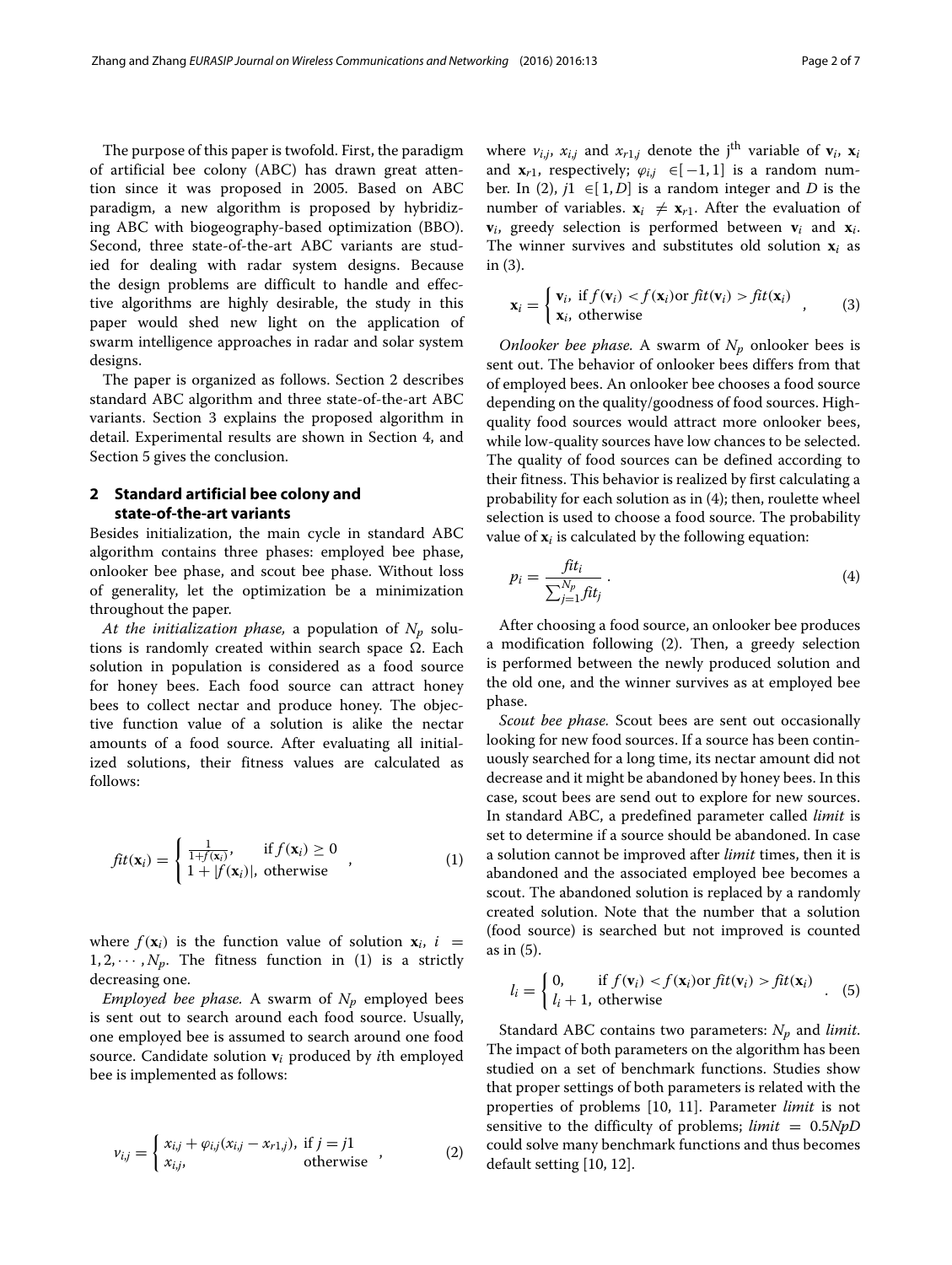In standard ABC, both employed bees and onlooker bees use the same search equation [\(2\)](#page-1-2). This formula could not fully reflect the behavior of onlooker bees. Thus, quick ABC (qABC) algorithm is introduced for mimicking the behavior of onlooker bees [\[13\]](#page-6-0).

<span id="page-2-1"></span>
$$
v_{i,j} = \begin{cases} x_{i,j}^{nbest} + \phi_{i,j}(x_{i,j}^{nbest} - x_{r1,j}), & \text{if } j = j1\\ x_{i,j}, & \text{otherwise} \end{cases}
$$
 (6)

where  $\mathbf{x}_i^{nbest}$  represents the best solution amongst the neighbors of  $x_i$  and itself. In [\(6\)](#page-2-1), Euclidean distance is used to define neighborhood of a solution. Denote  $d(i, m)$  as the Euclidean distance between  $\mathbf{x}_i$  and  $\mathbf{x}_m$ . The mean Euclidean distance of  $x_i$  is computed as in [\(7\)](#page-2-2).

<span id="page-2-2"></span>
$$
md_i = \frac{\sum_{m=1}^{N_p} d(i, m)}{N_p - 1} \,. \tag{7}
$$

Then, the neighbor of **x***<sup>i</sup>* is defined as the set of solutions with distance  $d(i, m) \neq r \times md_i$ . Parameter *r* is "neighborhood radius." When  $r = 0$ , qABC reduces to standard ABC. Experimental results show that qABC improves the convergence performance of stand ABC when *r* is properly set. Note that *r* is suggested to be 1 in qABC after an empirical experiment [\[13\]](#page-6-0).

In [\[14\]](#page-6-1), a new ABC algorithm is proposed which includes a one-position inheritance (OPI) scheme and an opposite directional search method (OOABC). In the OPI scheme, a candidate solution  $v_i$  accepts a one-position transfer as follows:

<span id="page-2-3"></span>
$$
v_{i,j} = \begin{cases} x_{i,j} + \varphi_{i,j}(x_{i,j} - x_{r1,j}), & \text{if } j = j1\\ x_{r2,j}, & \text{if } j = j2\\ x_{i,j}, & \text{otherwise} \end{cases}
$$
 (8)

where *j*1, *j*2 ∈[1, *D*] are random integers but *j*1  $\neq$  *j*2. The OPI scheme in [\(8\)](#page-2-3) substitutes the search equation at the employed bee phase in standard ABC. Opposite directional (OD) search method works on onlooker bee phase. If an onlooker bee could not detect a better solution using [\(2\)](#page-1-2), OD search is activated as in [\(9\)](#page-2-4).

$$
v_{i,j}^o = \begin{cases} x_{i,j} - \varphi_{i,j}(x_{i,j} - x_{r1,j}), & \text{if } j = j1 \\ x_{i,j}, & \text{otherwise} \end{cases}
$$
 (9)

Observed from [\(2\)](#page-1-2) and [\(9\)](#page-2-4),  $v_{i,j}$  and  $v_{i,j}^o$  are symmetric points with respect to  $x_{i,j1}$ . OOABC has been taken to deal with electromagnetic device designs with promising results obtained.

In [\[15\]](#page-6-2), history-driven ABC (HdABC) is proposed to find high-quality regenerated solutions. HdABC stores the entire search history information in a binary space partitioning (BSP) tree and applies a guided anisotropic search (GAS) module to produce a candidate solution. GAS works in two ways: local restart and global restart. The probability of doing local restart is

<span id="page-2-5"></span>
$$
p_l = i\text{gen/mgen} \,,\tag{10}
$$

where *igen* is current number of generations, *mgen* is total number of generations in  $(10)$ ,  $p_l$  is the local restart probability, and global restart probability is 1 − *pl*. Solution **v** produced by GAS is

<span id="page-2-6"></span>
$$
\mathbf{v} = \begin{cases} \mathbf{x} - \alpha(\mathbf{p} - \mathbf{x}), & \text{if } r1 < p_l \\ \mathbf{x}^{rnd} - \alpha(\mathbf{p}^{rnd} - \mathbf{x}^{rnd}), & \text{otherwise} \end{cases}
$$
 (11)

where **x** is the abandoned food source and **p** is the local optimum of **x** traced by tree memory in [\(11\)](#page-2-6);  $\mathbf{x}^{rnd}$  is a randomly generated solution and **p***rnd* is the associated local optimum traced by BSP tree. Experimental results show that HdABC significantly outperforms ABC in most test problems. When the number of scout bees increases, HdABC performs even better.

qABC, OOABC, and HdABC are state-of-the-art ABC variants. In this paper, they are taken to deal with radar system design problems.

#### <span id="page-2-0"></span>**3 The proposed algorithm**

Since ABC does not use an operator like crossover as in GA or differential evolution (DE), the spread of useful information amongst solutions is not very effective [\[16\]](#page-6-3). This issue is resolved by integrating information migration scheme of biogeography-based optimization (BBO) approach as follows.

#### **3.1 Information migration scheme**

BBO is inspried from biogeography [\[17\]](#page-6-4). It characterizes how species migrate from one island to another, how new species arise, and how species become extinct. In BBO, each solution is considered as a habitat with a habitat suitability index (HSI). HSI is utilized to measure the quality of solutions. Good solutions correspond to habitats with high HSI, while poor solutions have low HSI. The migration is like this: high HSI solutions tend to disperse their features (emigration), while low HSI solutions accept new features from high HSI solutions (immigration) and seldom share their features with high HSI solutions.

<span id="page-2-4"></span>A typical implementation of migration model in BBO is described as follows. Each solution has its own immigration rate  $\lambda$  and emigration rate  $\mu$ . A good solution has higher  $\mu$  and lower  $\lambda$ , and vice versa.  $\lambda$  and  $\mu$  are func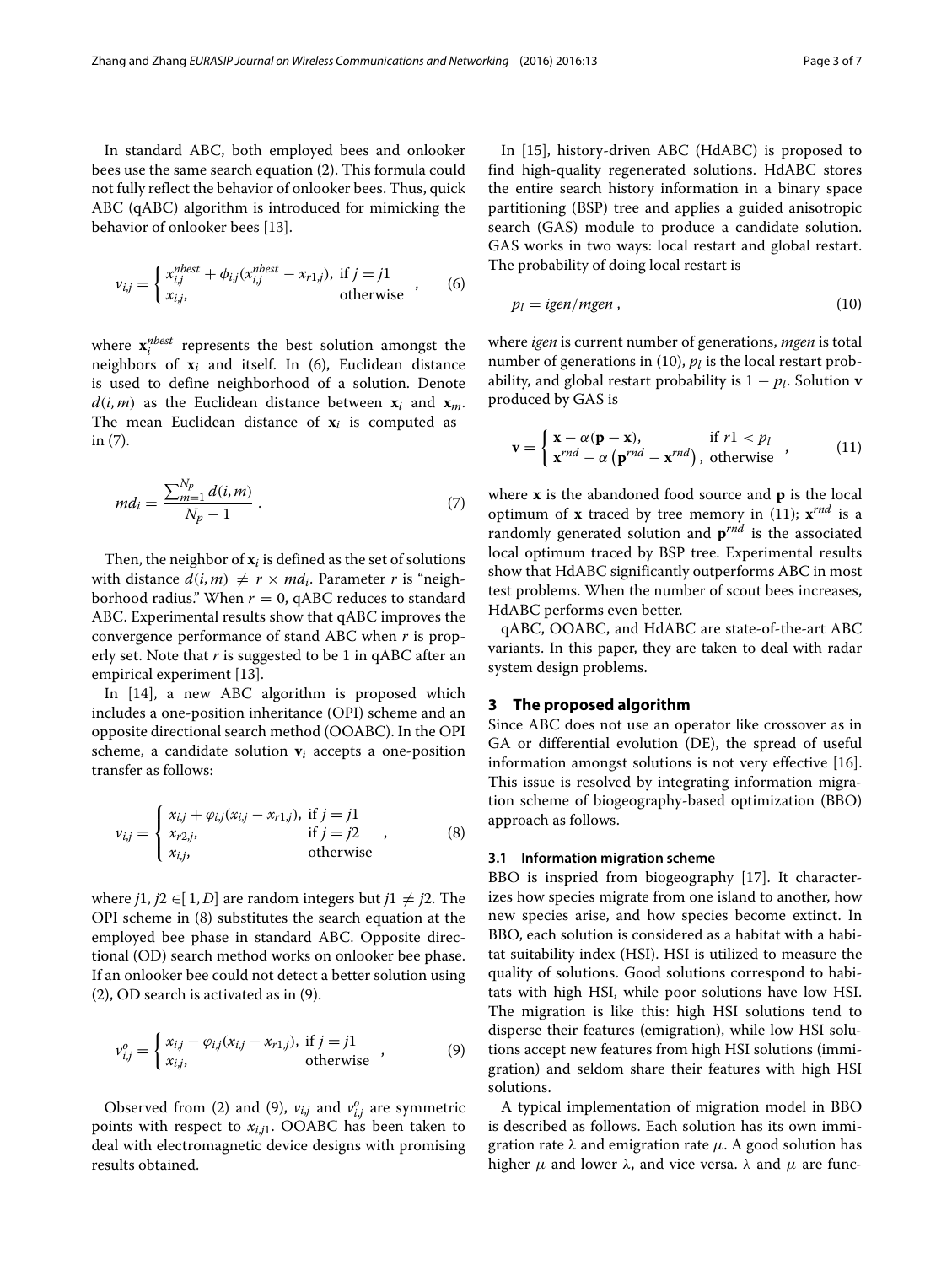tions of the number of species in a habitat. All solutions in the population are sorted by their function values from the best to the worst. The immigration and emigration rates of the sorted solutions are calculated as follows:

$$
\lambda_i = I \left( 1 - \frac{i}{n} \right) \,, \tag{12}
$$

<span id="page-3-1"></span>
$$
\mu_i = E\left(\frac{i}{n}\right),\tag{13}
$$

where *I* is the maximum immigration rate and *E* is the maximum emigration rate. In BBO, *E* is usually set to 1 and *n* is set to  $N_p$ . When  $I = E$ , combining [\(12\)](#page-3-0) and [\(13\)](#page-3-1), we have

$$
E = \lambda_i + \mu_i \tag{14}
$$

Immigration and emigration are collectively called migration. With the migration operator, information can be shared amongst the solutions in the BBO algorithm. Thus, BBO is good at exploiting the information of existing solutions.

### **3.2 Hybrid ABC with migration operator**

As mentioned in the introduction, ABC does not do well in exploiting the existing information of solutions. On the other hand, BBO is good at exploiting the information of existing solutions. Based on these observations, we propose to hybridize ABC with migration operator of the BBO algorithm to combine their strengths, called ABCBBO. This algorithm combines the migration operator with the employed bee phase of ABC. In addition, Rechenberg's one-fifth success rule is employed to effectively control the adaptation of immigration probability.

<span id="page-3-3"></span>**Algorithm 1** Pseudo code of the ABCBBO algorithm

**Input:**  $f(\cdot)$ , *D*,  $\mathbf{x}^{min}$ ,  $\mathbf{x}^{max}$ ,  $N_p$ , *limit* 

**Output:** the best solution obtained by the algorithm

- 1: randomly create  $N_p$  solutions  $\mathbf{x}_1, \mathbf{x}_2, \dots, \mathbf{x}_{N_p}$ ;
- 2: evaluate function values of solutions and their fitness by  $(1)$ ;
- 3: set counter  $l_i$ ,  $i = 1, 2, \cdots, N_p$  to 0;

4: **repeat**

- 5: send out employed bees (see Algorithm [2\)](#page-3-2);
- 6: send out onlooker bees depending on their nectar 7: amounts by [\(2\)](#page-1-2);
- 8: evaluate candidate solutions and their fitness by  $(1)$ ;
- 9: do greedy selection by [\(3\)](#page-1-3) and update *li* by [\(5\)](#page-1-5);
- 10: send out scout bees if *li* reaches *limit*;
- 11: evaluate candidate solutions and their fitness by [\(1\)](#page-1-1); 12: reset  $l_i$  to 0;
- 13: **until** termination criteria are met

<span id="page-3-0"></span>ABCBBO is described in Algorithm [1.](#page-3-3) Except employed bee phase, ABCBBO is the same as standard ABC. In hybridized employed bee phase (see Algorithm [2\)](#page-3-2) of ABCBBO, the immigration and emigration rates of all solutions are calculated by [\(12\)](#page-3-0) and [\(13\)](#page-3-1). A new candidate solution **v***<sup>i</sup>* could obtain new features from different solutions. It is implemented as follows:

<span id="page-3-4"></span>
$$
v_{i,j} = \begin{cases} x_{i,j} + \varphi(x_{i,j} - x_{r1,j}) & \text{if } j = j1\\ x_{r2,j} & \text{if } rand(0, 1) < \lambda_i/\sigma \text{ and } j \neq j1\\ x_{i,j} & \text{otherwise} \end{cases}
$$
\n
$$
(15)
$$

where  $\sigma$  is utilized to control the immigration rate.  $\mathbf{x}_{r2}$ with  $r2 \neq i$  is selected using roulette wheel selection method depending on the emigration rates of solutions except  $\mathbf{x}_i$ . A colony of  $N_p$  candidate solutions is attained by repeating this procedure  $N_p$  times. Each candidate solution  $v_i$  is evaluated, and then compared with  $x_i$ . If  $f(\mathbf{v}_i)$  <  $f(\mathbf{x}_i)$ , it means that a more suitable solution is found and we regard this as a success; otherwise, we regard the hybridized employed bee phase fails to improve solution **x***i*.

**Algorithm 2** Pseudo-code of the employed bee phase in ABCBBO

<span id="page-3-2"></span>set  $S_c = 0$ ,  $\sigma = 0.5D$  and  $c_d = 0.82$ calculate  $\lambda_i$  and  $\mu_i$  for each solution in the bee colony **for**  $i = 1$  to  $N_p$  **do** randomly choose  $j1 \in [1, D]$  and  $r1 \in [1, N_p]$ **for**  $j = 1$  to  $D$  **do if**  $j == j1$  **then**  $v_{i,j1} = x_{i,j1} + \varphi(x_{i,j1} - x_{r1,j1})$ **else if**  $rand(0, 1) < \lambda_i/\sigma$  **then** choose a solution  $x_{r2}$  with  $r2 \neq i$  using roulette wheel selection method based on emigration rates  $\mu_i$ ,  $i = 1, 2, \ldots, N_p$  $v_{i,j} = x_{r2,j}$ **else**  $v_{i,j} = x_{i,j}$ **end if end for** evaluate candidate solutions and their fitness by [\(1\)](#page-1-1); **if**  $f(\mathbf{v}_i) < f(\mathbf{x}_i)$  **then** replace  $\mathbf{x}_i$  by  $\mathbf{v}_i$  $S_c$ ++ **end if end for if**  $S_c/N_p < 1/5$  **then**  $\sigma = c_d \cdot \sigma$ **else** if  $S_c/N_p > 1/5$  **then**  $\sigma = \sigma/c_d$ **end if** reset  $S_c = 0$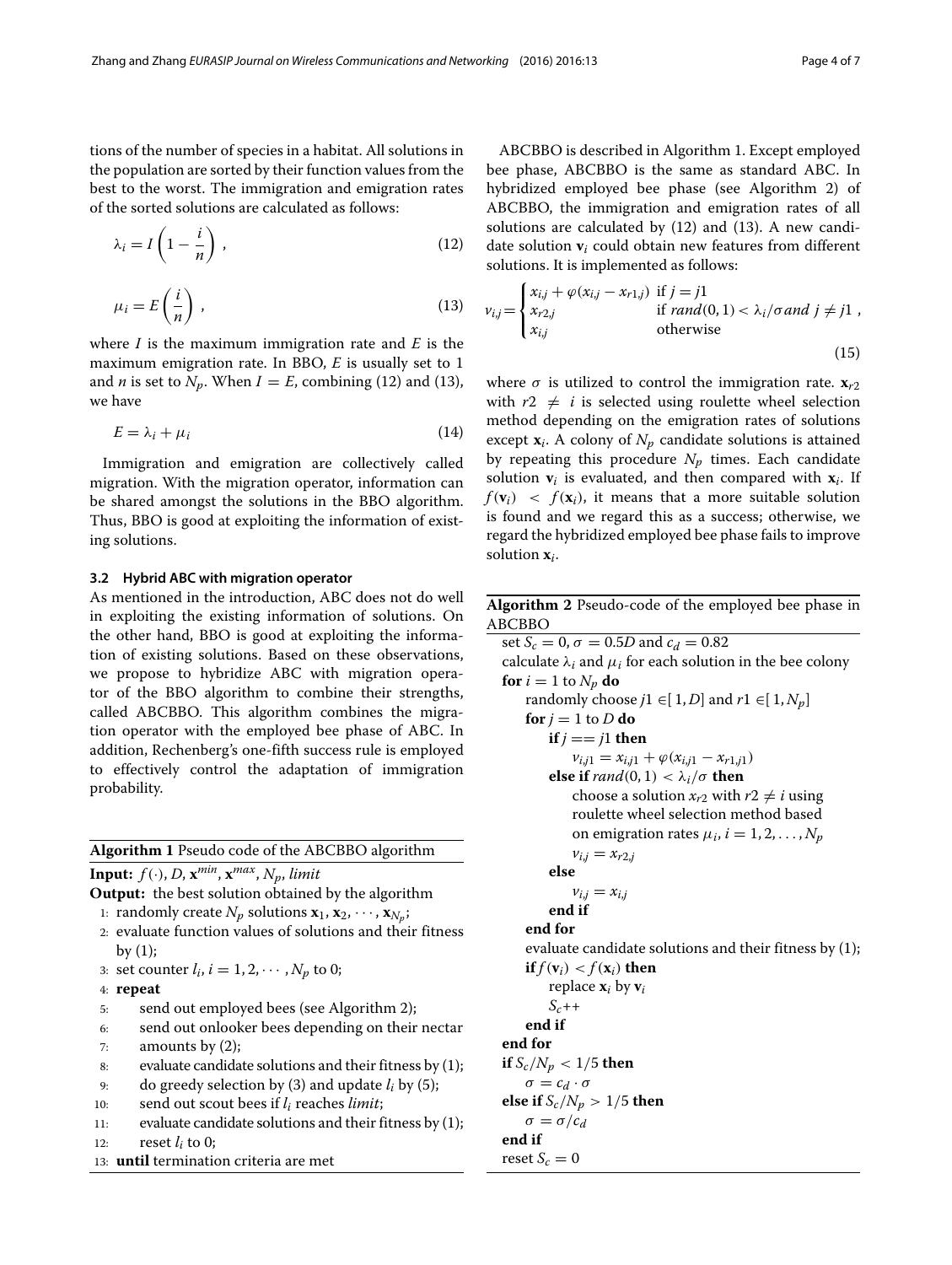After greedy selection step, the number of successes is counted and denoted by  $S_c$ . Then,  $\sigma$  is adapted based on the one-fifth success rule as shown below.

$$
\sigma = \begin{cases}\nc_d \cdot \sigma & \text{if } S_c/N_p < 1/5 \\
\sigma/c_d & \text{if } S_c/N_p > 1/5 \\
\sigma & \text{otherwise}\n\end{cases} \tag{16}
$$

where  $c_d$  is a decay factor. Schwefel gives reasons to use  $c_d = 0.82$  for the adaptation [\[18\]](#page-6-5).

In the hybridized employed bee phase,  $\sigma$  is used to control the adaptation of immigration rate. As shown in [\(16\)](#page-4-1), if more than 20 % solutions in the bee colony are improved, which means the employed bees have found nectar-rich food sources and these food sources deserves more search efforts, the value of  $\sigma$  will increase. From [\(15\)](#page-3-4), the probability of  $v_i$  immigrating an element from other solutions becomes smaller. Thus, the employed bees can focus on searching around solutions instead of immigrating from other solutions. In contrast, if less than 20 % solutions are improved,  $\sigma$  will decrease and the probability of **v***<sup>i</sup>* immigrating from other solutions becomes bigger. Thus, the employed bees interact with each other for finding promising solutions.  $\lambda_i/\sigma$  of [\(15\)](#page-3-4) is truncated to 1 in case that it is larger than 1, since the probability can-not be larger than 1. In Algorithm [2,](#page-3-2)  $\sigma$  is initialized to 0.5*D*, which is determined based on experiment on toy functions.

#### **3.3 Computational complexity**

The computational complexity of the proposed hybridized employed bee phase is analyzed in terms of average CPU time (in seconds). The analysis is performed on synthetic mathematical functions over 25 independent runs. CPU time is counted by executing the ABCBBO algorithm until a predefined number of function evaluations is met. Note that the time of function evaluation is excluded from the CPU time. Typically, the percentage of the time that the ABCBBO algorithm spends on the proposed hybrid employed bee phase is about 17 %. The increase of computation time is acceptable in case that the proposed algorithm could attain promising solutions.

#### <span id="page-4-0"></span>**4 Experimental evaluation and analysis**

In this section, the proposed algorithm is applied to deal with a polyphase code design problem.

#### **4.1 Polyphase code design problem**

Based on the attributes of aperiodic autocorrelation function and the assumption of coherent radar pulse processing in the receiver, polyphase code design is modeled as a min-max nonlinear nonconvex continuous optimization problem [\[9,](#page-5-8) [19\]](#page-6-6). This model contains numerous local optima and is expressed as follows:

<span id="page-4-1"></span>
$$
\min_{x \in \Omega} f(\mathbf{x}) = \max{\varphi_1(\mathbf{x}), \dots, \varphi_{2m}(\mathbf{x})}
$$
\n*s.t.*  $\varphi_{2i-1}(\mathbf{x}) = \sum_{j=i}^{D} \cos\left(\sum_{k=|2i-j-1|+1}^{j} x_k\right), i = 1, \dots, D$   
\n $\varphi_{2i}(\mathbf{x}) = 0.5 + \sum_{j=i+1}^{D} \cos\left(\sum_{k=|2i-j|+1}^{j} x_k\right), i = 1, \dots, D-1$   
\n $\varphi_{m+i}(\mathbf{x}) = -\varphi_i(\mathbf{x}), i = 1, 2, \dots, m$   
\n $\Omega = \{(x_1, \dots, x_n) \in \mathbb{R}^D | 0 \le x_j \le 2\pi, j = 1, \dots, D\}$ \n(17)

where  $m = 2D - 1$ . In this model, variables stands for the differences of symmetrized phase. The problem objective is to minimize the biggest module amongst the samples of autocorrelation function. Previously, this model has been studied with  $2 \le D \le 15$  [\[9\]](#page-5-8), [\[8\]](#page-5-7), while the number of variables is set  $D = 20$  in this experiment, which makes the problem instance harder for testing state-of-the-art ABC algorithms.

#### **4.2 Experimental configuration**

qABC, HdABC, and OOABC as well as the proposed ABCBBO algorithm are chosen for study. The parameter setting for all ABC variants is  $N_p$ =25, *limit* = 0.5 $N_pD$  as in [\[10,](#page-5-10) [11\]](#page-5-11). Additionally,  $r = 1$  in qABC as suggested in [\[13\]](#page-6-0). All algorithms are implemented in Matlab and simulated on a PC with 3.4 GHz 4-core CPU and 4 GB of memory. Each problem is conducted 25 independent runs. The source code of ABCBBO can be obtained from the first author upon request.

#### **4.3 Experimental results**

First, problem [\(17\)](#page-4-2) is tested with the maximum number of function evaluations (MFE) at 50,000. The experimental results are shown in Table [1.](#page-4-3) This table presents the best function values in four kinds of statistics, which are minimum (min), median (med), maximum (max), and standard deviation (std). The rank of each algorithm (listed in parentheses) associated with each metric is also given in this table. For the polyphase code design problem, HdABC obtains the minimum function value compared with the other algorithms over 25 trials. As to med, max, and std metrics, ABCBBO outperforms others and ranks first. To gain a statistical view of the results, Mann-Whitney U test (U test) is utilized with significant level  $\alpha$  = 0.05. The *p*-values comparing ABCBBO with each of the other algorithms is given in the last column of Table [1.](#page-4-3) Observe that

<span id="page-4-3"></span>**Table 1** Statistics of the best function values found by ABC algorithms with MFE = 50000

<span id="page-4-2"></span>

| Algorithm    | min       | med       | max       | std       | D      |
|--------------|-----------|-----------|-----------|-----------|--------|
| qABC         | 1.1175(3) | 1.3454(3) | 1.5769(3) | 0.0933(2) | 0.0016 |
| <b>HdABC</b> | 0.9179(1) | 1.3496(4) | 1.6077(4) | 0.1683(4) | 0.1206 |
| <b>OOABC</b> | 1.0522(2) | 1.3335(2) | 1,4714(2) | 0.1156(3) | 0.0808 |
| ABCBBO       | 1.1313(4) | 1.2959(1) | 1.4237(1) | 0.0776(1) |        |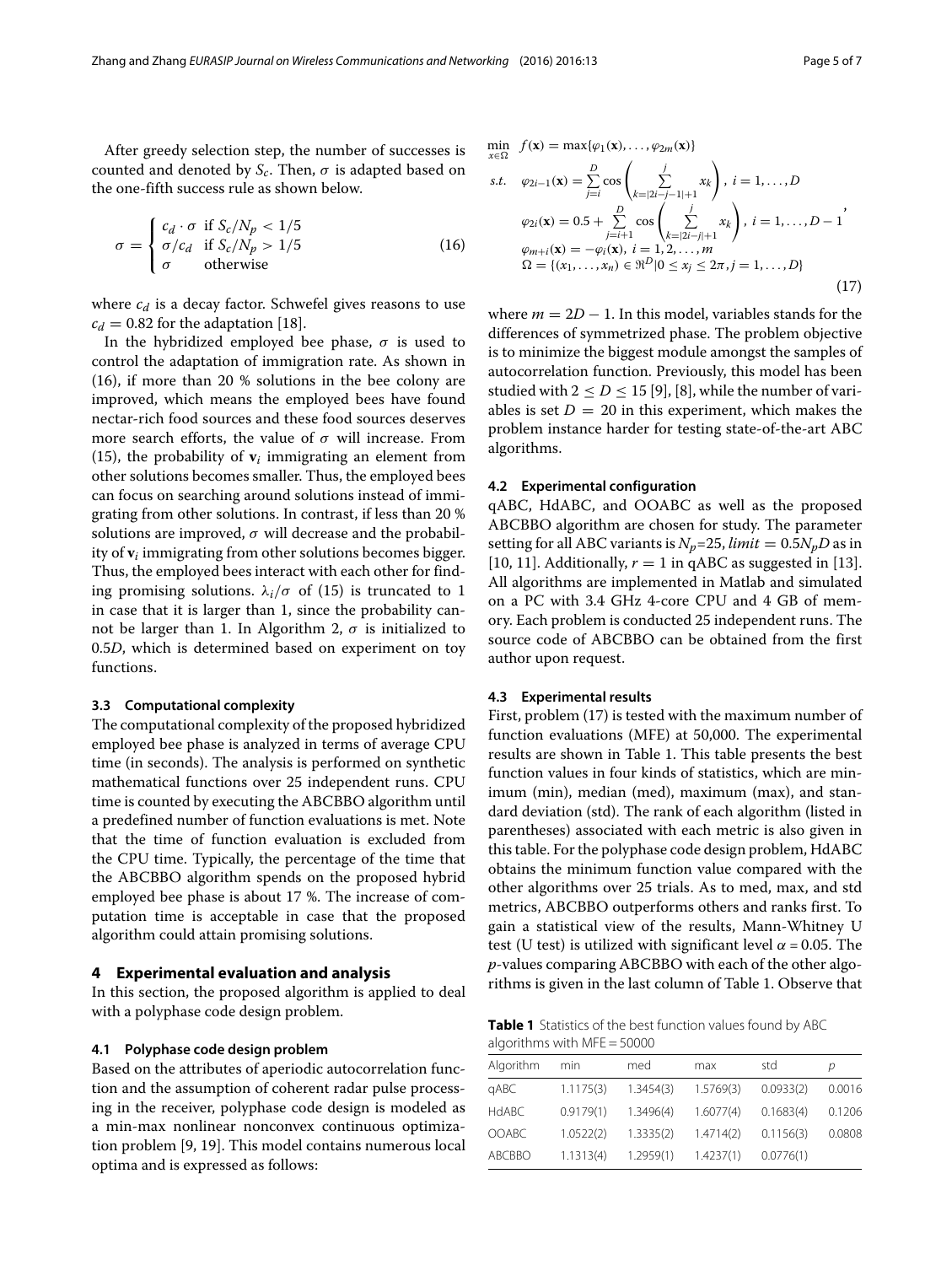ABCBBO performs better than qABC at 99.99 % confidence, better than OOABC at 90 % confidence, and better than HdABC at 85 % confidence.

Second, we repeat the experiment with a larger budget and the design problem is tested with MFE = 150,000. The results are presented in Table [2.](#page-5-13) The organization of Table [2](#page-5-13) is similar to Table [1.](#page-4-3) HdABC still achieves the best min result compared with other algorithms over 25 trials. As to med, max, and std metrics, ABCBBO performs the best and ranks first. According to U test, ABCBBO outperforms HdABC at 99.95 % confidence. It is better than qABC at 90 % confidence and at 70 % confidence better than OOABC.

Based on the above two experiments, we conclude that the proposed ABCBBO is a very competitive algorithm. It is more reliable than qABC, HdABC, and OOABC in repeated trials. HdABC finds the best solution amongst the four algorithms in repeated runs, whereas its variance is larger than other algorithms, which indicates that it is not very reliable.

Table [3](#page-5-14) lists the min, med, max, and std of the computational time (in seconds). Clearly, ABCBBO costs the least running time amongst the test algorithms. The time consumed by HdABC and OOABC is about three times longer than that of qABC and ABCBBO.

#### <span id="page-5-9"></span>**5 Conclusions**

To solve the design of radar waveforms such as polyphase codes design, this paper proposes to combine the migration operator of biogeography-based optimization (BBO) approach with the employed bee phase of artificial bee colony (ABC). The resulting algorithm is called ABCBBO. The proposed algorithm has reasonable physical meaning. Moreover, we study three state-of-the-art ABC variants in literature on the design problem. They are qABC, HdABC, and OOABC. Simulation results show that HdABC attains the best solution amongst the four algorithms in repeated trials. The proposed ABCBBO presents overall best performance. It is also more reliable than other algorithms. Furthermore, ABCBBO is faster than others in terms of computer running time (in seconds).

<span id="page-5-13"></span>**Table 2** Statistics of the best function values found by ABC algorithms with MFE = 150,000

| Algorithm    | min       | med       | max       | std       | D      |
|--------------|-----------|-----------|-----------|-----------|--------|
| qABC         | 1.0419(4) | 1.2694(3) | 1.3857(2) | 0.1016(2) | 0.0842 |
| <b>HdABC</b> | 0.9179(1) | 1.2767(4) | 1.4173(3) | 0.1203(4) | 0.0328 |
| <b>OOABC</b> | 0.9665(2) | 1.2517(2) | 1.4266(4) | 0.1113(3) | 0.2859 |
| ABCBBO       | 1.0154(3) | 1.2227(1) | 1.3702(1) | 0.0779(1) |        |

<span id="page-5-14"></span>**Table 3** Statistics of the computational time consumed by ABC algorithms with MFE = 150,000

| Algorithm    | min    | med    | max    | std   |  |  |  |
|--------------|--------|--------|--------|-------|--|--|--|
| qABC         | 4.784  | 4.793  | 4.802  | 0.004 |  |  |  |
| <b>HdABC</b> | 14.319 | 14.468 | 15.834 | 0.361 |  |  |  |
| <b>OOABC</b> | 17.119 | 17.151 | 17.847 | 0.184 |  |  |  |
| ABCBBO       | 3.047  | 3.063  | 3.222  | 0.034 |  |  |  |

Through the study in this paper, we could conclude that information exchange at employed bee phase is very useful to enhance the performance of ABC. History-based scout bee could find good solution but not reliable. A future direction may hybridize history-based scout bee method and the proposed employed bee phase.

#### **Competing interests**

The authors declare that they have no competing interests.

#### **Acknowledgements**

This research was supported in part by the Tianjin Thousand Youth Talents Plan Project of Tianjin Normal University (ZX110023), and the Applied Basic Research Program of Tianjin (15JCYBJC51500, 15JCYBJC52300).

### Received: 27 September 2015 Accepted: 20 December 2015 Published online: 12 January 2016

#### **References**

- <span id="page-5-0"></span>1. Q Liang, X Cheng, S Samn, NEW: Network-enabled electronic warfare for target recognition. IEEE Trans Aerosp. Electron. Syst. **46**(2), 558–568 (2010)
- <span id="page-5-1"></span>2. Q Liang, X Cheng, S Huang, D Chen, Opportunistic sensing in wireless sensor networks: theory and application. Comput. IEEE Trans. **63**(8), 2002–2010 (2014)
- <span id="page-5-2"></span>3. S Singh, Q Liang, D Chen, L Sheng, Sense through wall human detection using UWB radar. EURASIP J. Wirel. Commun. Netw. **2011**(1), 503–520 (2011)
- <span id="page-5-3"></span>4. Q Liang, Situation understanding based on heterogeneous sensor networks and human-inspired favor weak fuzzy logic system. Syst. J. IEEE. **5**(2), 156–163 (2011)
- <span id="page-5-4"></span>5. Q Liang, Radar sensor wireless channel modeling in foliage environment: UWB versus narrowband. Sensors J. IEEE. **11**(6), 1448–1457 (2011)
- <span id="page-5-5"></span>6. L Xu, Q Liang, Zero correlation zone sequence pair sets for MIMO radar. Aerosp. Electron. Syst. IEEE Trans. **48**(3), 2100–2113 (2012)
- <span id="page-5-6"></span>7. J Del Ser, S Gil-Lopez, A Perez-Bellido, S Salcedo-Sanz, JA Portilla-Figueras, in 2011 IEEE 73rd Vehicular Technology Conference (VTC Spring). On the application of a novel hybrid harmony search algorithm to the radar polyphase code design problem (IEEE Computer Society, Budapest, Hungary, 2011), pp. 1–5
- <span id="page-5-7"></span>8. S Gil-Lopez, JD Ser, S Salcedo-Sanz, AM Perez-Bellido, JM Cabero, JA Portilla-Figueras, A hybrid harmony search algorithm for the spread spectrum radar polyphase codes design problem. Expert Syst. Appl. **39**(12), 11089–11093 (2012)
- <span id="page-5-8"></span>9. AM Perez-Bellido, S Salcedo-Sanz, EG Ortiz-Garcia, JA Portilla-Figueras, F Lopez-Ferreras, A comparison of memetic algorithms for the spread spectrum radar polyphase codes design problem. Eng. Appl. Artif. Intell. **21**(8), 1233–1238 (2008)
- <span id="page-5-10"></span>10. D Karaboga, B Basturk, On the performance of artificial bee colony (ABC) algorithm. Appl. Soft Comput. **8**(1), 687–697 (2008)
- <span id="page-5-11"></span>11. K Diwold, A Aderhold, A Scheidler, M Middendorf, Performance evaluation of artificial bee colony optimization and new selection schemes. Memetic Comput. **3**(3), 149–162 (2011)
- <span id="page-5-12"></span>12. X Zhang, X Zhang, SL Ho, WN Fu, A modification of artificial bee colony algorithm applied to loudspeaker design problem. IEEE Trans. Magn. **50**(2), 737–740 (2014)